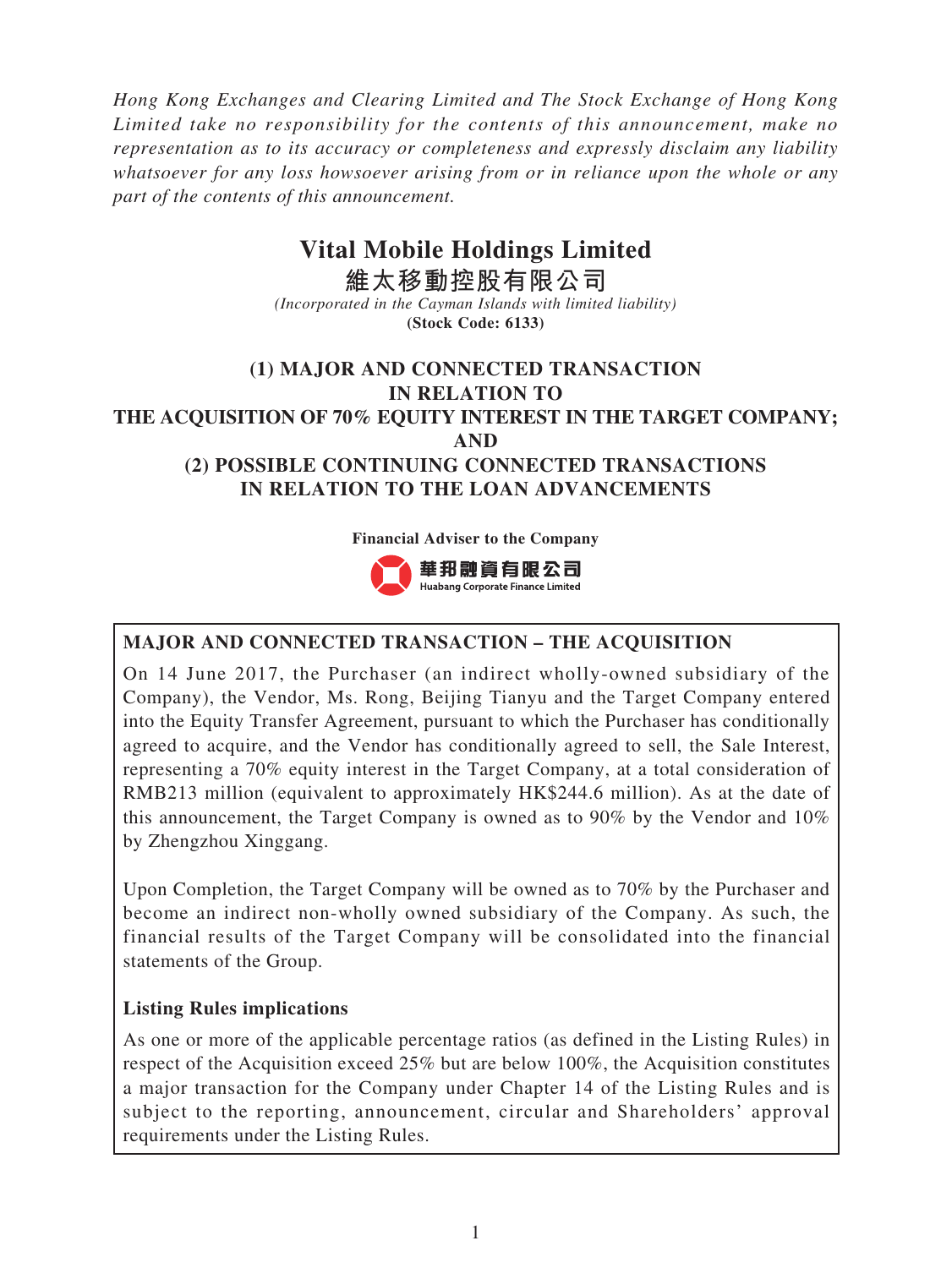As at the date of this announcement, the Vendor is a wholly owned subsidiary of Beijing Tianyu, which in turn is owned as to 90% by Ms. Rong, an executive Director and a controlling shareholder of the Company, and 10% by Mr. Ni, the spouse of Ms. Rong and a controlling shareholder of the Company. As such, the Vendor is an associate of Ms. Rong and Mr. Ni and hence a connected person of the Company for the purpose of the Listing Rules. Accordingly, the Acquisition also constitutes a connected transaction for the Company under Chapter 14A of the Listing Rules and is also subject to the reporting, announcement, circular and Independent Shareholders' approval requirements under the Listing Rules.

## **POSSIBLE CONTINUING CONNECTED TRANSACTIONS**

Prior to the entering into of the Equity Transfer Agreement, the Target Company had entered into the First Loan Agreement with Beijing Tianyu on 2 June 2015 and the Second Loan Agreement with the Vendor on 15 November 2016, pursuant to which the Target Company advanced an aggregated sum of RMB200 million and approximately RMB12.65 million to Beijing Tianyu and the Vendor, respectively. The Loan Advancements will continue to subsist upon Completion pursuant to the terms of the Loan Agreements.

## **Listing Rules implications**

As aforesaid, the Vendor and Beijing Tianyu are associates of Ms. Rong and Mr. Ni and hence each a connected person of the Company for the purpose of the Listing Rules. Upon Completion, the Target Company will become an indirect non-wholly owned subsidiary of the Company. Accordingly, the Loan Advancements will constitute continuing connected transactions for the Company under Chapter 14A of the Listing Rules upon Completion.

As one or more of the applicable percentage ratios (as defined in the Listing Rules) in respect of the annual caps of the Loan Advancements exceed 5%, the Loan Advancements are subject to the reporting, announcement, circular and Independent Shareholders' approval requirements under the Listing Rules.

# **GENERAL**

An EGM will be convened and held for the Independent Shareholders to consider and, if thought fit, approve the Acquisition and the Continuing Connected Transactions. As Ms. Rong and Mr. Ni are considered to be interested in the Acquisition and the Continuing Connected Transactions, Ms. Rong and Mr. Ni and their respective associates shall abstain from voting on the proposed resolutions to approve the Acquisition and the Continuing Connected Transactions at the EGM. Save for the aforesaid and to the best of the Directors' knowledge, information and belief, having made all reasonable enquiries, no other Shareholder is involved or interested in the Acquisition and the Continuing Connected Transactions and is required to abstain from voting at the EGM.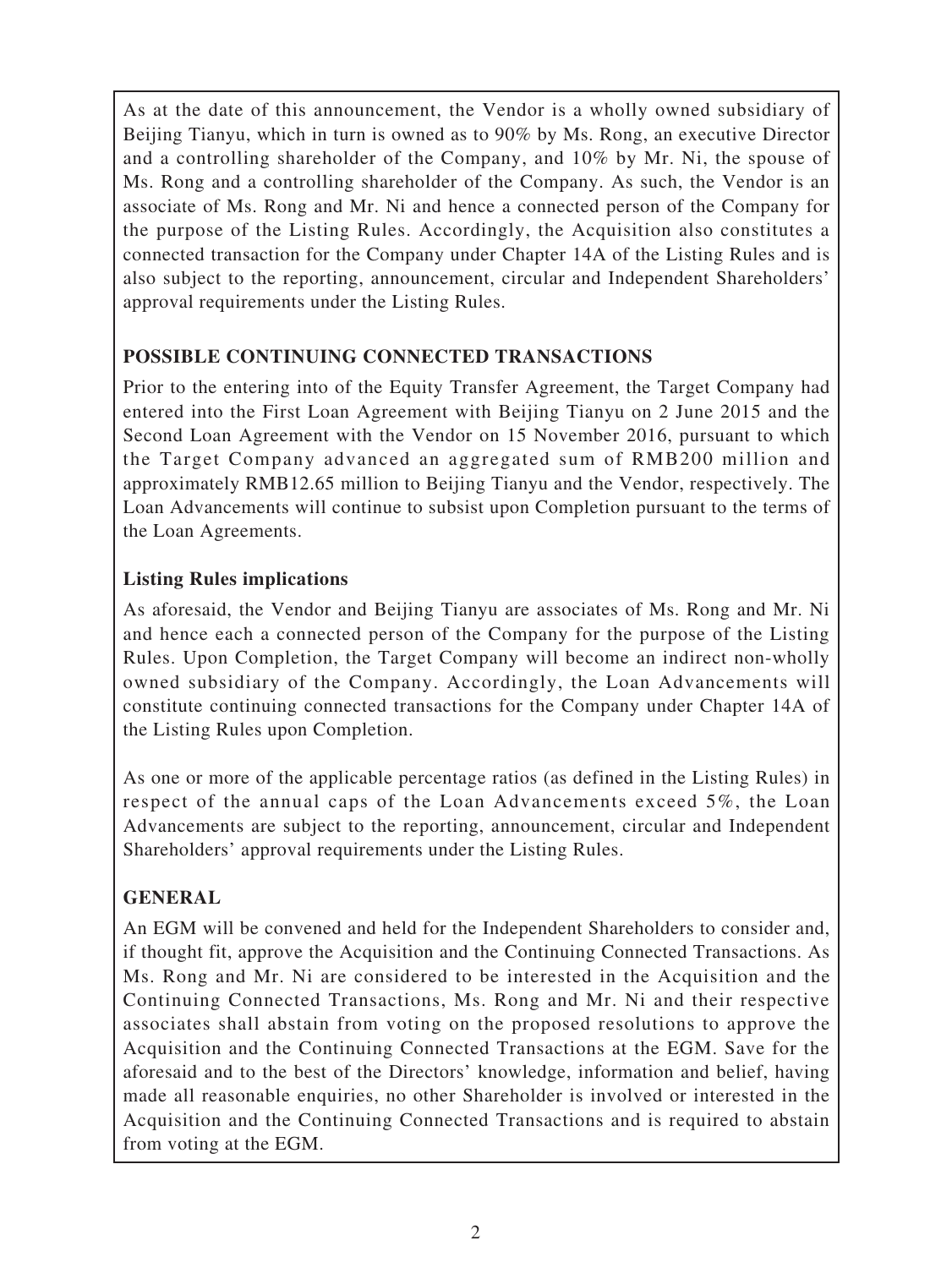The Independent Board Committee, comprising all the independent non-executive Directors, has been formed to advise the Independent Shareholders on the Acquisition and the Continuing Connected Transactions. None of the members of the Independent Board Committee is involved or interested in the Acquisition and the Continuing Connected Transactions.

A circular of the Company containing, among other things, (i) further details about the Acquisition and the Continuing Connected Transactions; (ii) the recommendations of the Independent Board Committee in relation to the Acquisition and the Continuing Connected Transactions; (iii) a letter of advice from the Independent Financial Adviser to the Independent Board Committee and the Independent Shareholders in relation to the Acquisition and the Continuing Connected Transactions; (iv) a notice of EGM; and (v) other information required under the Listing Rules, will be despatched to the Shareholders in accordance with the Listing Rules. The circular is expected to be despatched by the Company to the Shareholders on or before 30 June 2017. In the event that the Company is not able to despatch the circular on or before such date due to the time required to prepare the relevant information to be included in the circular under the Listing Rules, the Company will make a further announcement on the expected delay in despatch of the circular in due course.

**Completion of the Acquisition is subject to the fulfilment or waiver of the conditions precedent as set forth under the paragraph headed "Conditions precedent to the Acquisition" in this announcement. Accordingly, the Acquisition may or may not proceed to Completion. Shareholders and potential investors of the Company should exercise caution when they are dealing in the Shares of the Company.**

## **MAJOR AND CONNECTED TRANSACTION – THE ACQUISITION**

On 14 June 2017, the Purchaser (an indirect wholly-owned subsidiary of the Company), the Vendor, Ms. Rong, Beijing Tianyu and the Target Company entered into the Equity Transfer Agreement, pursuant to which the Purchaser has conditionally agreed to acquire, and the Vendor has conditionally agreed to sell, the Sale Interest, representing a 70% equity interest in the Target Company, at a total consideration of RMB213 million (equivalent to approximately HK\$244.6 million). As at the date of this announcement, the Target Company is owned as to 90% by the Vendor and 10% by Zhengzhou Xinggang.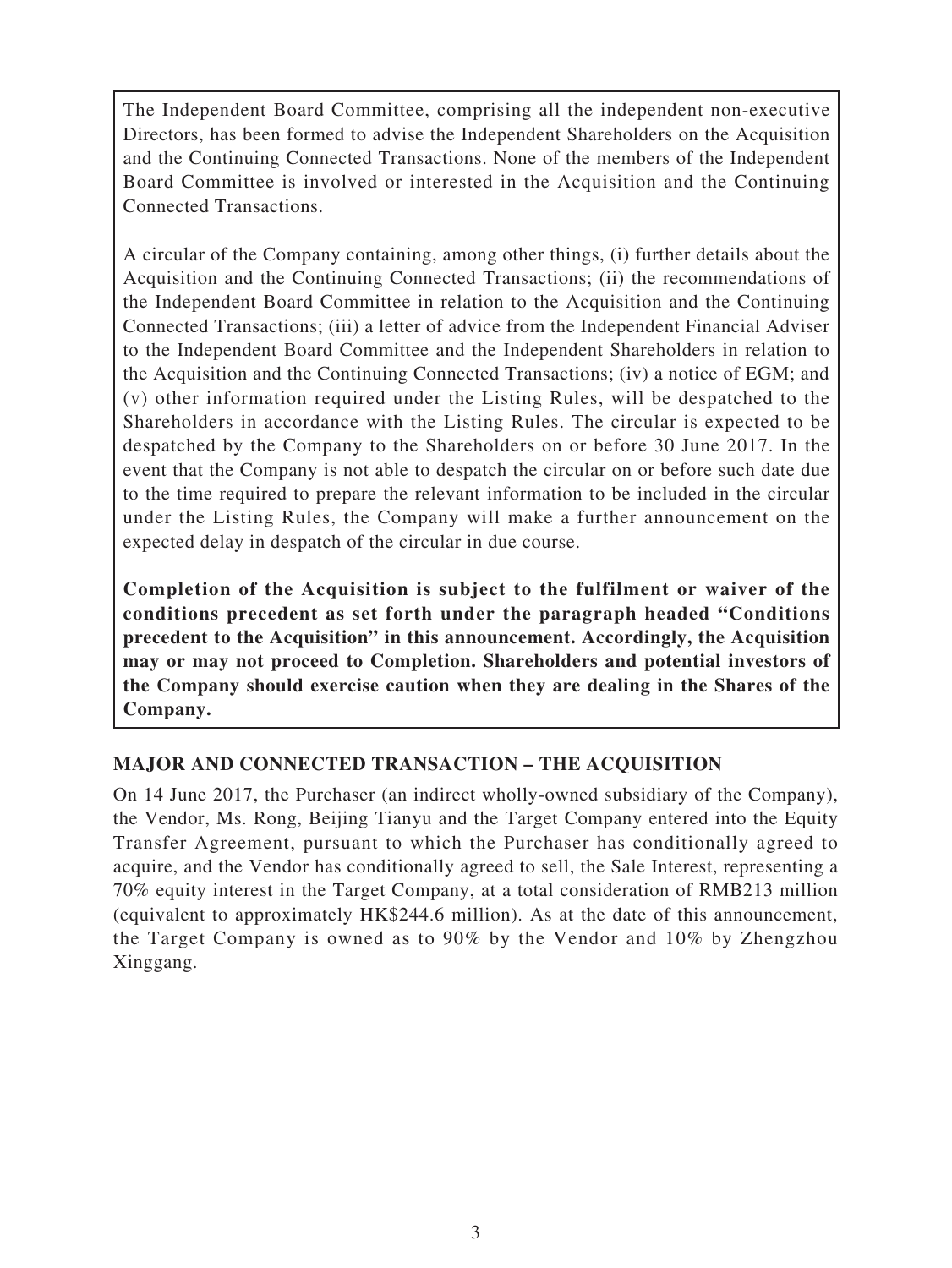The principal terms of the Equity Transfer Agreement are as follow:

Date: 14 June 2017

Parties: (1) the Purchaser, an indirect wholly-owned subsidiary of the Company;

- (2) the Vendor;
- (3) Ms. Rong;
- (4) Beijing Tianyu; and
- (5) the Target Company.

As at the date of this announcement, the Vendor is a wholly owned subsidiary of Beijing Tianyu, which in turn is owned as to 90% by Ms. Rong, an executive Director and a controlling Shareholder, and 10% by Mr. Ni, the spouse of Ms. Rong and a controlling Shareholder. As such, each of the Vendor and Beijing Tianyu is an associate of Ms. Rong and Mr. Ni and hence a connected person of the Company for the purpose of the Listing Rules.

## **Asset to be acquired**

Pursuant to the terms of the Equity Transfer Agreement, the Purchaser has conditionally agreed to acquire, and the Vendor has conditionally agreed to sell, the Sale Interest, representing a 70% equity interest in the Target Company.

## **Consideration**

Pursuant to the terms of the Equity Transfer Agreement, the total consideration for the Acquisition payable by the Purchaser to the Vendor is RMB213 million (equivalent to approximately HK\$244.6 million), which will be settled on 10 November 2018 (being the loan repayment date under the First Loan Agreement and the Second Loan Agreement) by offsetting the repayment obligations of the following principal and interests under the First Loan Agreement and the Second Loan Agreement:

- (i) the repayment obligation of Beijing Tianyu to the Target Company under the First Loan Agreement of approximately RMB210.6 million (equivalent to approximately HK\$241.8 million), comprising (A) approximately RMB197.2 million, being the outstanding principal amounts under the First Loan Agreement as at the date of the Equity Transfer Agreement; and (B) approximately RMB13.4 million, being the interest amount payable by Beijing Tianyu to the Target Company for the period between the date of the Equity Transfer Agreement and 10 November 2018; and
- (ii) the repayment obligation of the Vendor to the Target Company under the Second Loan Agreement of approximately RMB2.4 million (equivalent to approximately HK\$2.8 million).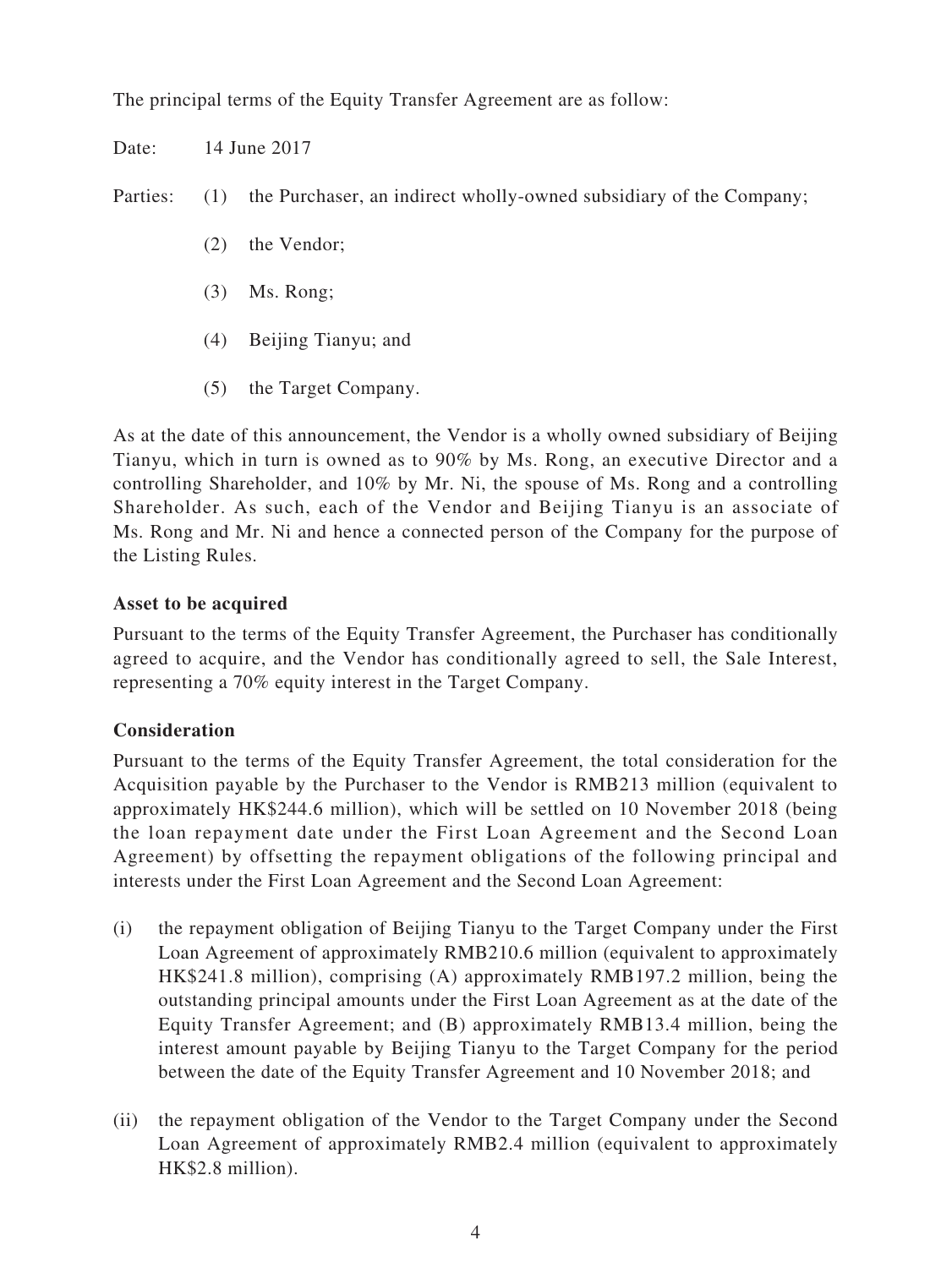Upon offsetting the consideration for the Acquisition, the entire repayment obligation of Beijing Tianyu under the First Loan Agreement will be released in full on 10 November 2018, and the repayment obligation of the Vendor under the Second Loan Agreement in respect of the remaining outstanding amount of approximately RMB8.9 million (equivalent to approximately HK\$10.2 million) after offsetting the repayment obligation of RMB2.4 million as mentioned above (the "**Remaining Outstanding Amount**") will be repaid by the Vendor to the Target Company on 10 November 2018. The Remaining Outstanding Amount of RMB8.9 million consists of (A) approximately RMB7.9 million, being the remaining outstanding principal amounts under the Second Loan Agreement after releasing the repayment obligation of approximately RMB2.4 million; (B) approximately RMB0.25 million, being the outstanding interest amount payable by the Vendor to the Target Company under the Second Loan Agreement for the period between 1 January 2017 and the date of the Equity Transfer Agreement and (C) approximately RMB0.7 million, being the estimated interest amount payable by the Vendor to the Target Company under the Second Loan Agreement for the period between the date of the Equity Transfer Agreement and 10 November 2018.

Pursuant to the terms of the Equity Transfer Agreement, Ms. Rong has agreed to guarantee the repayment obligations of the Vendor under the Second Loan Agreement in respect of the Remaining Outstanding Amount upon offsetting the consideration for the Acquisition.

The consideration for the Acquisition was determined upon arm's length negotiations between the parties to the Equity Transfer Agreement after taking into consideration of (i) the growth potential and prospects of the business of the Target Company; and (ii) 70% of the unaudited net asset values of the Target Company as at 31 December 2016.

#### **Conditions precedent to the Acquisition**

Completion is conditional upon the following conditions being fulfilled or waived (as the case may be):

- (i) the Equity Transfer Agreement and the transactions contemplated thereunder having been confirmed and approved by the relevant competent authorities, and such competent authorities have not made any amendments to the Equity Transfer Agreement that may materially and adversely affect the interests of the Purchaser;
- (ii) the Equity Transfer Agreement and the transactions contemplated thereunder having been approved at the shareholders' meeting of the Target Company;
- (iii) the Company having satisfied all applicable requirements under the Listing Rules and other governmental and regulatory authorities, including but not limited to, obtaining the requisite Shareholders' approval in respect of the Acquisition and the Continuing Connected Transactions;
- (iv) the Company and the Purchaser having obtained all necessary consents and approvals in respect of its participation in the Equity Transfer Agreement and the transactions contemplated thereunder;
- (v) Zhengzhou Xinggang having waived its pre-emptive right in respect of the Sale Interest by issuing a written confirmation to the Vendor;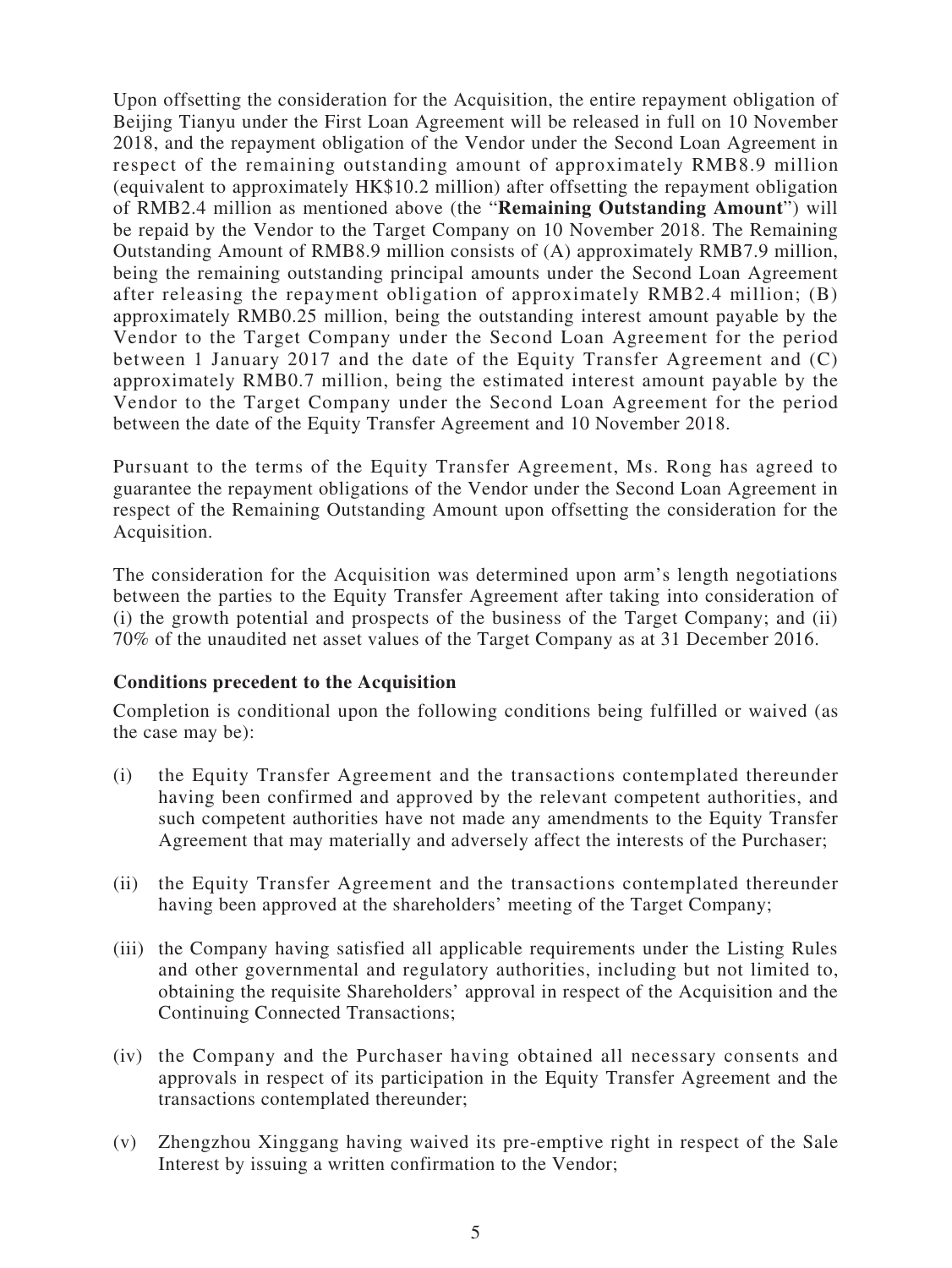- (vi) the representations and warranties contained in the Equity Transfer Agreement remain true and accurate in all material respects as at the date of the Equity Transfer Agreement and the Completion Date;
- (vii) after the date of the Equity Transfer Agreement, there being no matter having a material adverse impact on the Target Company, including:
	- (a) matters having a material adverse impact on the financial statements of Target Company, such as the audited net asset value of the Target Company as at 30 April 2017 being less than RMB300 million (equivalent to approximately HK\$344.6 million);
	- (b) matters having a material adverse impact on the Target Company's status or the abilities of the relevant parties to perform their respective obligations under the Equity Transfer Agreement; and
	- (c) the laws or government authorities in the PRC having prohibited or restricted the Purchaser from completing the Acquisition as at the Completion Date;
- (viii) the Target Company has not violated any laws, rules or regulations in the PRC, and is not a plaintiff or defendant of any material litigation and is not subject to any administrative litigation, penalty or investigation;
- (ix) the Vendor having obtained all necessary consents, approvals and waivers in respect of the entering into of the Equity Transfer Agreement and the transactions contemplated thereunder on or before the Completion Date;
- (x) the Target Company having fully disclosed its guarantees, borrowings and payables to the Purchaser, and there are no creditors or contingent liabilities that are unknown to the Purchaser;
- (xi) the Company and the Purchaser having completed the due diligence investigations on the business, financial, legal and other aspects of the Target Company and are satisfied with the relevant results; and
- (xii) the Target Company having registered the transfer of the Sale Interest with the relevant authorities in the PRC and having completed the re-election of the board of directors of the Target Company. Upon completion of the re-election, the board of directors of the Target Company will comprise seven directors, five of which will be nominated by the Purchaser.

If any of the above conditions precedent (to the extent applicable to the Target Company and the Vendor) is not satisfied by the Target Company and the Vendor on or before the Long Stop Date (except for item (vii) (a) which can be waived by the Purchaser in writing), the Purchaser has no obligation to proceed with the Completion.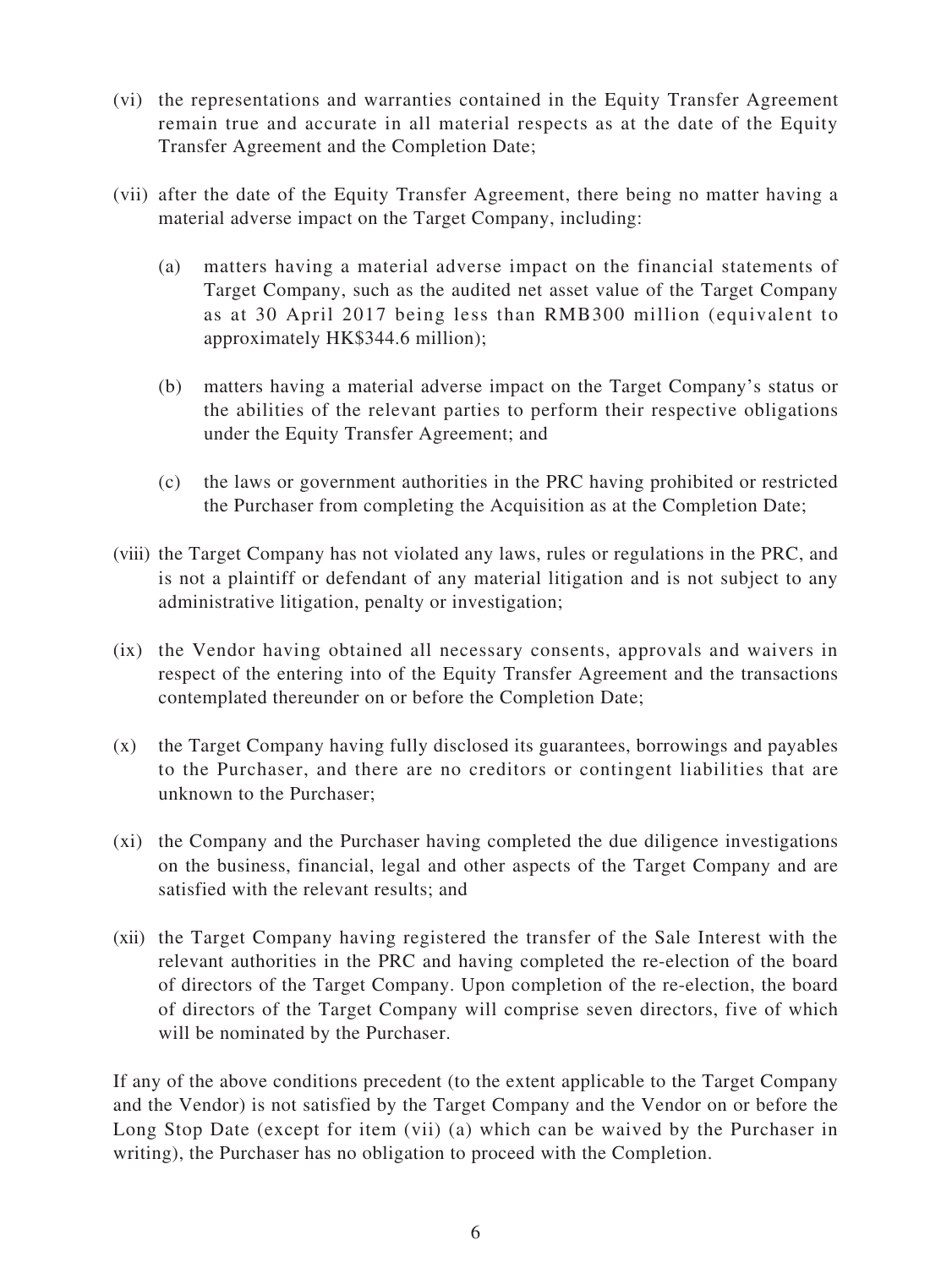# **Completion**

Completion shall take place within seven (7) Business Days following the satisfaction of (or, if applicable, the waiving of) the conditions precedent set forth under the Equity Transfer Agreement, or such other date as otherwise agreed by the parties to the Equity Transfer Agreement.

Set out below is the shareholding structure of the Target Company immediately before the Completion:



Set out below is the shareholding structure of the Target Company immediately upon Completion:

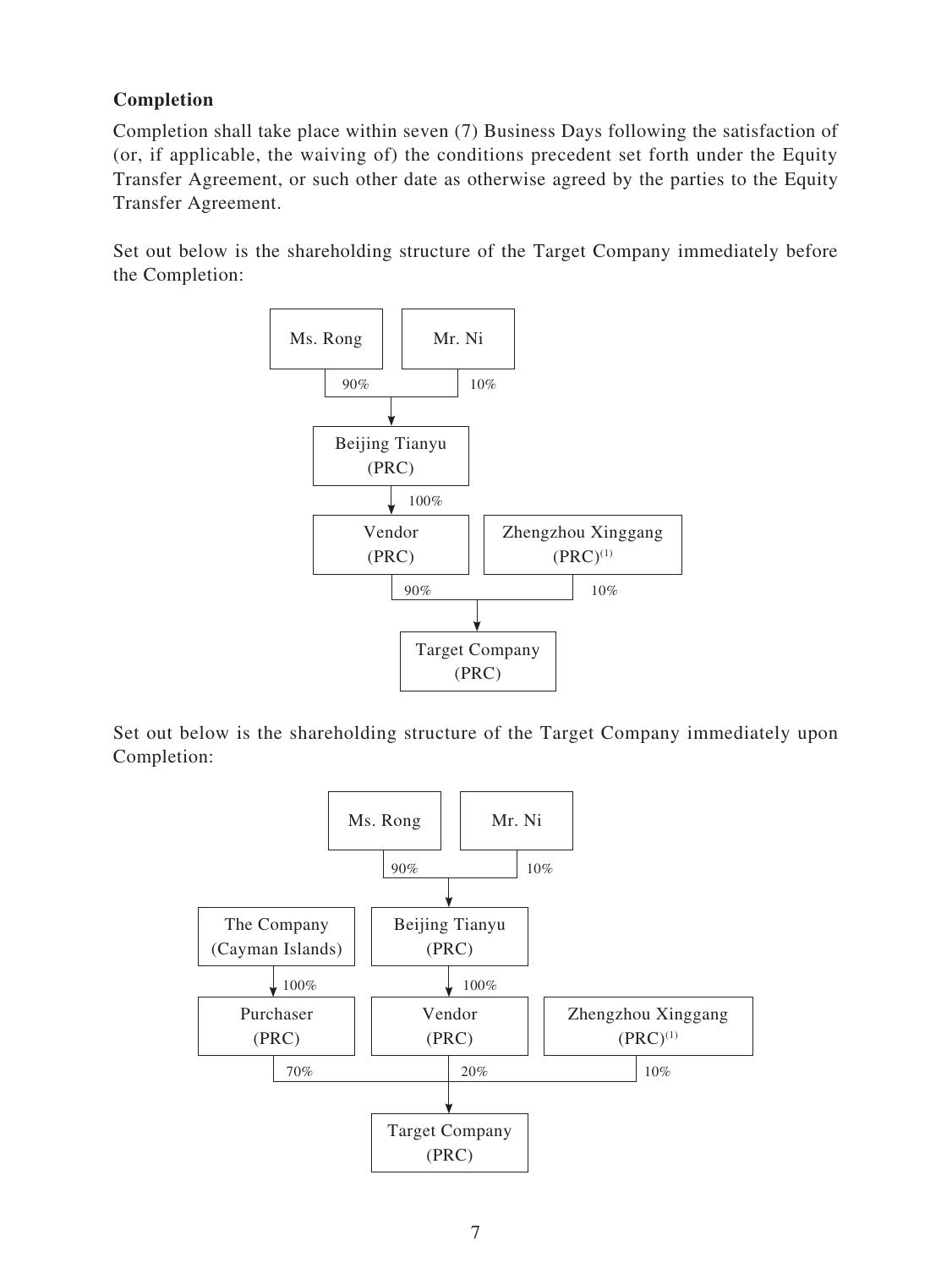#### *Note:*

 $(1)$  To the best knowledge, information and belief of the Directors after having made all reasonable enquiries, so far as the Directors are aware, Zhengzhou Xinggang is an Independent Third Party as at the date of this announcement.

#### **Undertakings of Ms. Rong**

Pursuant to the terms of the Equity Transfer Agreement, Ms. Rong has agreed to:

- (i) guarantee the repayment obligations of Beijing Tianyu and the Vendor under the Loan Agreements. For further details of the Loan Agreements, please refer to the paragraph headed "Possible Continuing Connected Transactions" in this announcement; and
- (ii) procure Henan Tianzhichuang (a wholly owned subsidiary of Beijing Tianyu which is in turn owned as to 90% by Ms. Rong and 10% by Mr. Ni) to charge its property to the entrusted bank of Zhengzhou Xinggang to secure an entrusted loan advanced from Zhengzhou Xinggang to the Target Company in an aggregate sum of RMB210 million (equivalent to approximately HK\$241.2 million) until the expiry of such loan on 10 November 2018.

#### **Information of the Target Company**

The Target Company is principally engaged in the provision of supply chain services to assist its customers, consisting primarily of manufacturers such as mobile phone and smartphone device manufacturers, in sourcing parts and components in the PRC. The business activities of the Target Company involve (i) selecting suitable suppliers; (ii) monitoring the production processes and inventory levels for its customers; (iii) arranging logistics, warehousing and distribution of the relevant products for its customers; and (iv) assisting its customers in making prepayments to their relevant suppliers.

As at the date of this announcement, the Target Company is owned as to 90% by the Vendor and 10% by Zhengzhou Xinggang. Upon Completion, the Target Company will be owned as to 70% by the Purchaser, 20% by the Vendor and 10% by Zhengzhou Xinggang.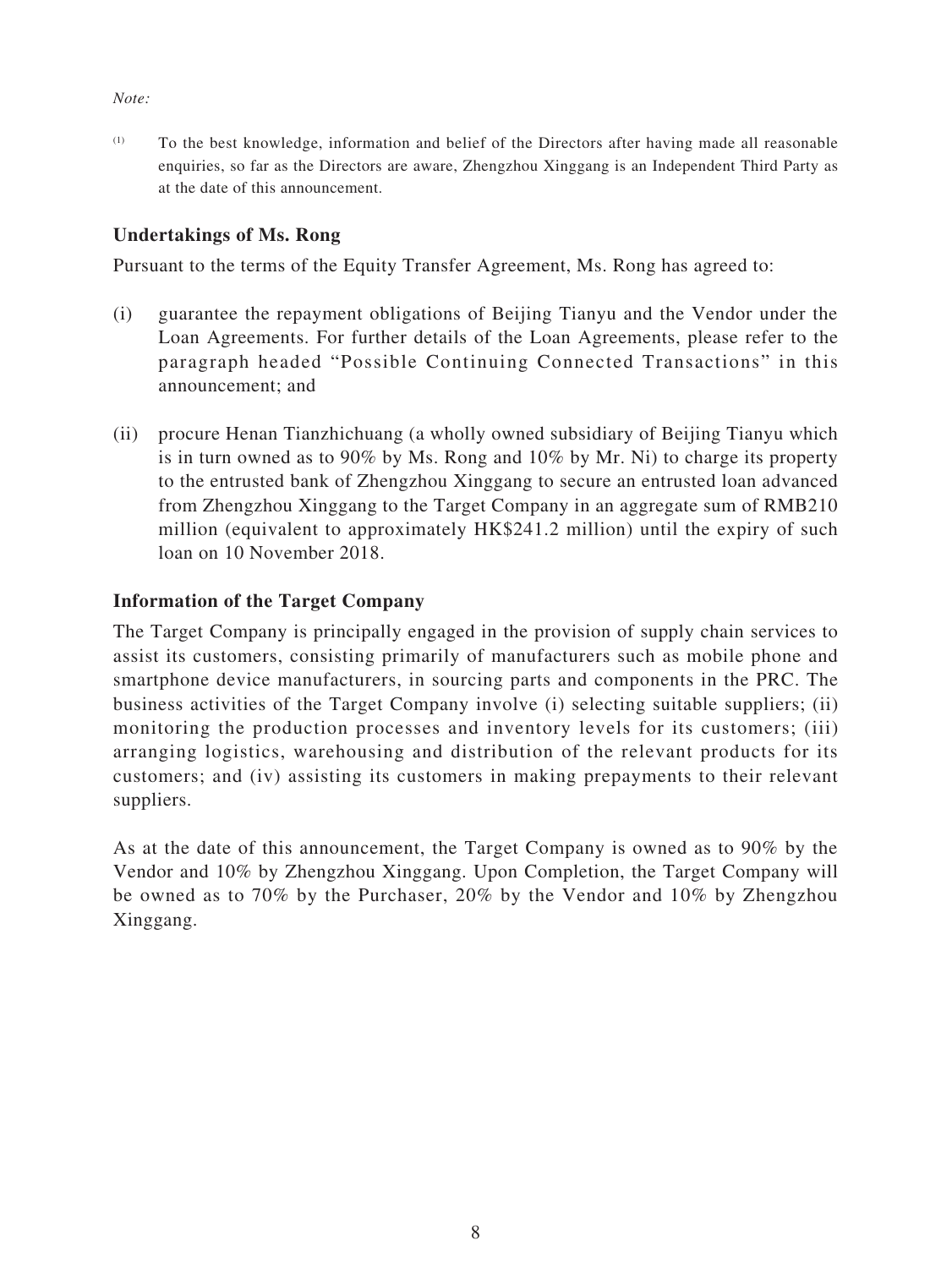Set out below is the unaudited financial information of the Target Company for the two years ended 31 December 2015 and 2016:

|                                            | For the year ended<br>31 December |             |
|--------------------------------------------|-----------------------------------|-------------|
|                                            | 2015                              | 2016        |
|                                            | (Unaudited)                       | (Unaudited) |
|                                            | (RMB'000)                         | (RMB'000)   |
| Profit/(loss) for the year before taxation | (190)                             | 8,261       |
| Profit/(loss) for the year after taxation  | (190)                             | 6,196       |

The unaudited net asset value and total asset value of the Target Company as at 31 December 2016 were approximately RMB305.2 million and approximately RMB929.5 million, respectively, equivalent to approximately HK\$350.5 million and HK\$1,067.5 million, respectively.

Upon Completion, the Target Company will be owned as to 70% by the Purchaser and become an indirect non-wholly owned subsidiary of the Company. As such, the financial results of the Target Company will be consolidated into the financial statements of the Group.

#### **Reasons for and benefits of the Acquisition**

The principal business of the Group involves the production of smartphone devices on ODM basis for the overseas markets, while the Target Company is principally engaged in the provision of supply chain services to assist its customers, consisting primarily of manufacturers such as mobile phone and smartphone device manufacturers, in sourcing parts and components in the PRC. The Directors believe the Acquisition will create synergy between the Target Company and the Group by using the financial resources of the Group and utilising the expertise and local/overseas networks of both parties to generate new revenue stream from the provision of supply chain services to its customers in both the PRC and the overseas markets. Further, while the Group has no current intention to engage in the production of smartphone devices on ODM basis for the PRC market, as the Target Company maintains stable business relationship with certain established mobile phone and smartphone device suppliers in the PRC, the Directors believe the Acquisition will enable the Group to build business relationships with a wider network of suppliers along the supply chain and to understand the latest industry changes so as to increase the Group's competitiveness in the overseas markets. In addition, the Acquisition will strengthen and diversify the Group's business and further increase the Group's presence in the smartphone industry.

Based on the above, the Directors (excluding the independent non-executive Directors who will express their views after having considered the advice of the Independent Financial Adviser) are of the view that the terms of the Equity Transfer Agreement and the Acquisition contemplated thereunder are on normal commercial terms, fair and reasonable, and in the best interest of the Company and its Shareholders as a whole.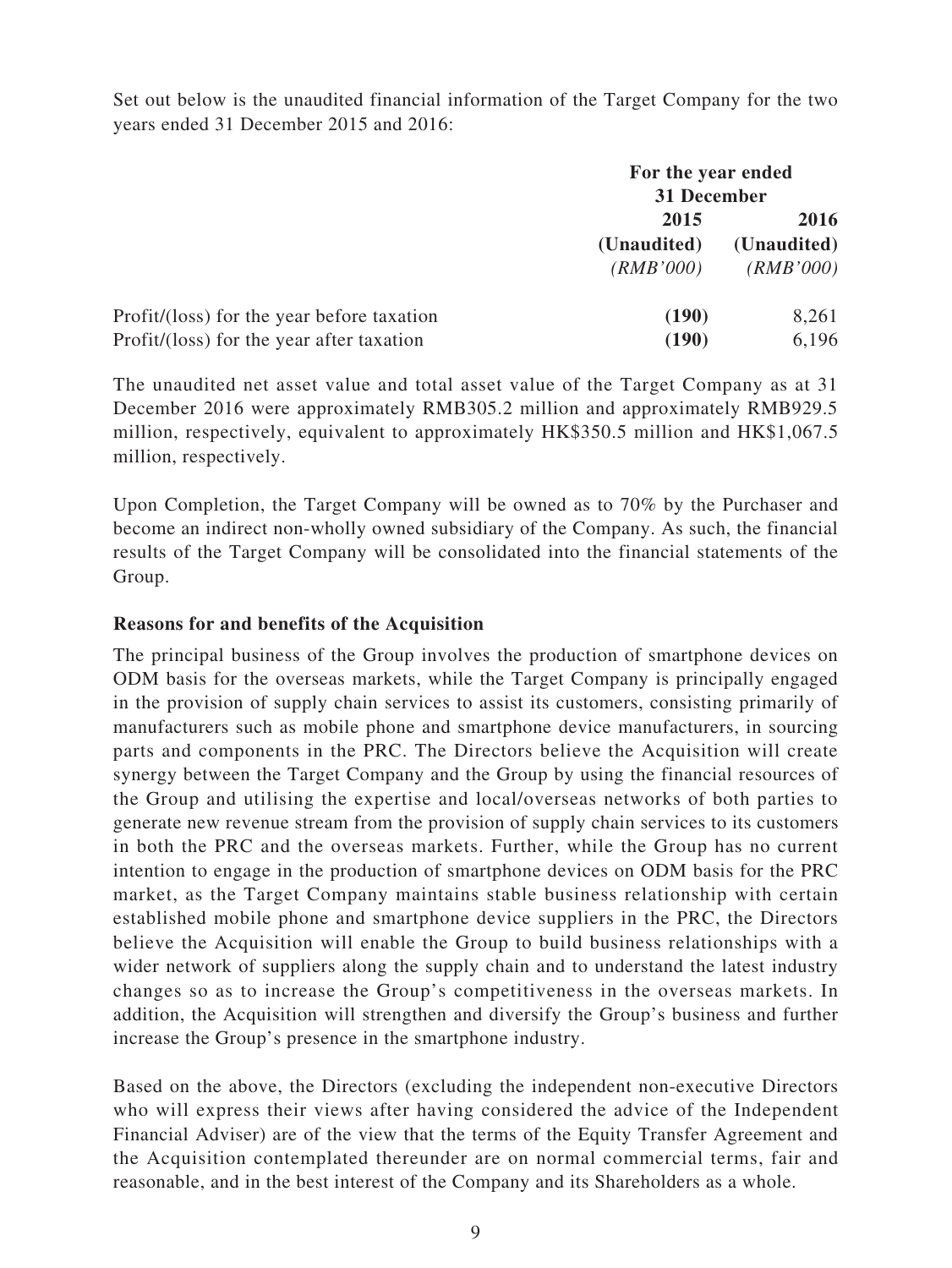## **Listing Rules implications**

As one or more of the applicable percentage ratios (as defined in the Listing Rules) in respect of the Acquisition exceed 25% but are below 100%, the Acquisition constitutes a major transaction for the Company under Chapter 14 of the Listing Rules and is subject to the reporting, announcement, circular and Shareholders' approval requirements under the Listing Rules.

As at the date of this announcement, the Vendor is a wholly owned subsidiary of Beijing Tianyu, which in turn is owned as to 90% by Ms. Rong, an executive Director and a controlling shareholder of the Company, and 10% by Mr. Ni, the spouse of Ms. Rong and a controlling shareholder of the Company. As such, the Vendor is an associate of Ms. Rong and Mr. Ni and hence a connected person of the Company for the purpose of the Listing Rules. Accordingly, the Acquisition also constitutes a connected transaction for the Company under Chapter 14A of the Listing Rules and is also subject to the reporting, announcement, circular and Independent Shareholders' approval requirements under the Listing Rules.

## **POSSIBLE CONTINUING CONNECTED TRANSACTIONS**

Prior to the entering into of the Equity Transfer Agreement, the Target Company had entered into the First Loan Agreement with Beijing Tianyu on 2 June 2015 and the Second Loan Agreement with the Vendor on 15 November 2016, pursuant to which the Target Company advanced an aggregated sum of RMB200 million (equivalent to approximately HK\$229.7 million) and RMB12.65 million (equivalent to approximately HK\$14.5 million) to Beijing Tianyu and the Vendor, respectively. The Loan Advancements will continue to subsist upon Completion pursuant to the terms of the Loan Agreements.

The principal terms of the Loan Agreements are summarised below:

(1) The First Loan Agreement

| Date              |                | 2 June 2015                                                                                      |
|-------------------|----------------|--------------------------------------------------------------------------------------------------|
| The Parties       | $\mathbb{R}^n$ | the Target Company (being the lender); and<br>(i)                                                |
|                   |                | Beijing Tianyu (being the borrower).<br>(i)                                                      |
| Principal amounts |                | RMB200 million (equivalent to approximately<br>HK\$229.7 million)                                |
| Interests rate    |                | 4.75% per annum, being the benchmark loan<br>interest rate for the same period of PBOC           |
| Loan term         |                | 2 June 2015 to 10 November 2018 (subject to<br>Beijing Tianyu's right to demand early repayment) |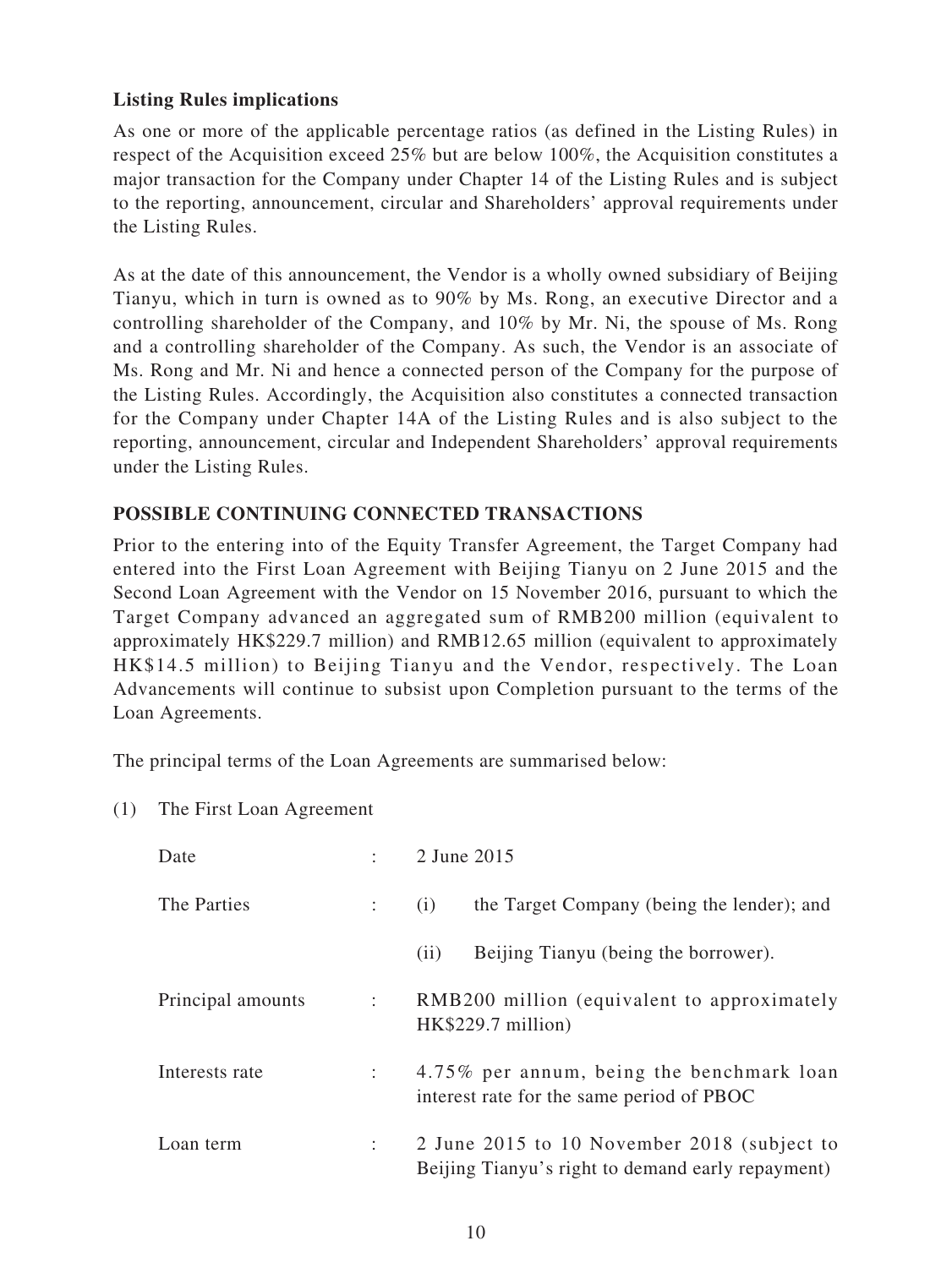As at the date of the Equity Transfer Agreement, the remaining outstanding principal amount repayable by Beijing Tianyu under the First Loan Agreement was approximately RMB197.2 million (equivalent to approximately HK\$226.4 million).

Pursuant to the First Loan Agreement, the interests payable by Beijing Tianyu to the Target Company for the period between 2 June 2015 and the date of the Equity Transfer Agreement has been settled as at the date of the Equity Transfer Agreement. The interests payable by Beijing Tianyu to the Target Company for the period between the date of the Equity Transfer Agreement and 10 November 2017 amounts to approximately RMB13.4 million (equivalent to approximately HK\$15.4 million).

(2) The Second Loan Agreement

| Date              |                           | 15 November 2016                                                                                                                                                                                                                                 |
|-------------------|---------------------------|--------------------------------------------------------------------------------------------------------------------------------------------------------------------------------------------------------------------------------------------------|
| The Parties       | $\ddot{\phantom{a}}$      | the Target Company (being the lender); and<br>(i)                                                                                                                                                                                                |
|                   |                           | the Vendor (being the borrower).<br>(ii)                                                                                                                                                                                                         |
| Principal amounts | $\mathcal{L}$             | RMB12,654,500 (equivalent to approximately<br>HK\$14.5 million)                                                                                                                                                                                  |
| Interests rate    | $\mathbb{R}^{\mathbb{Z}}$ | Being interest free for the period between 15<br>November 2016 and 31 December 2016 and 4.75%<br>per annum (being the benchmark loan interest rate<br>for the same period of PBOC) for the period<br>between 1 January 2017 and 10 November 2018 |
| Loan term         | $\mathbb{R}^n$            | 16 November 2016 to 10 November 2018 (subject)<br>to the Vendor's right to demand early repayment)                                                                                                                                               |

As at the date of the Equity Transfer Agreement, the remaining outstanding principal amount repayable by the Vendor under the Second Loan Agreement was approximately RMB10.3 million (equivalent to approximately HK\$11.8 million). Pursuant to the Second Loan Agreement, the interests payable by the Vendor to Target Company for the period between 1 January 2017 to the date of the Equity Transfer Agreement and for the period between the date after the Equity Transfer Agreement to 10 November 2018 amounted to approximately RMB0.25 million and RMB0.7 million, respectively, equivalent to approximately HK\$0.29 million and HK\$0.8 million, respectively.

The Loan Agreements will continue to subsist upon Completion. As at the date of this announcement, the Company has no current intention of making further loan advancements to the Vendor and Beijing Tianyu after the Completion.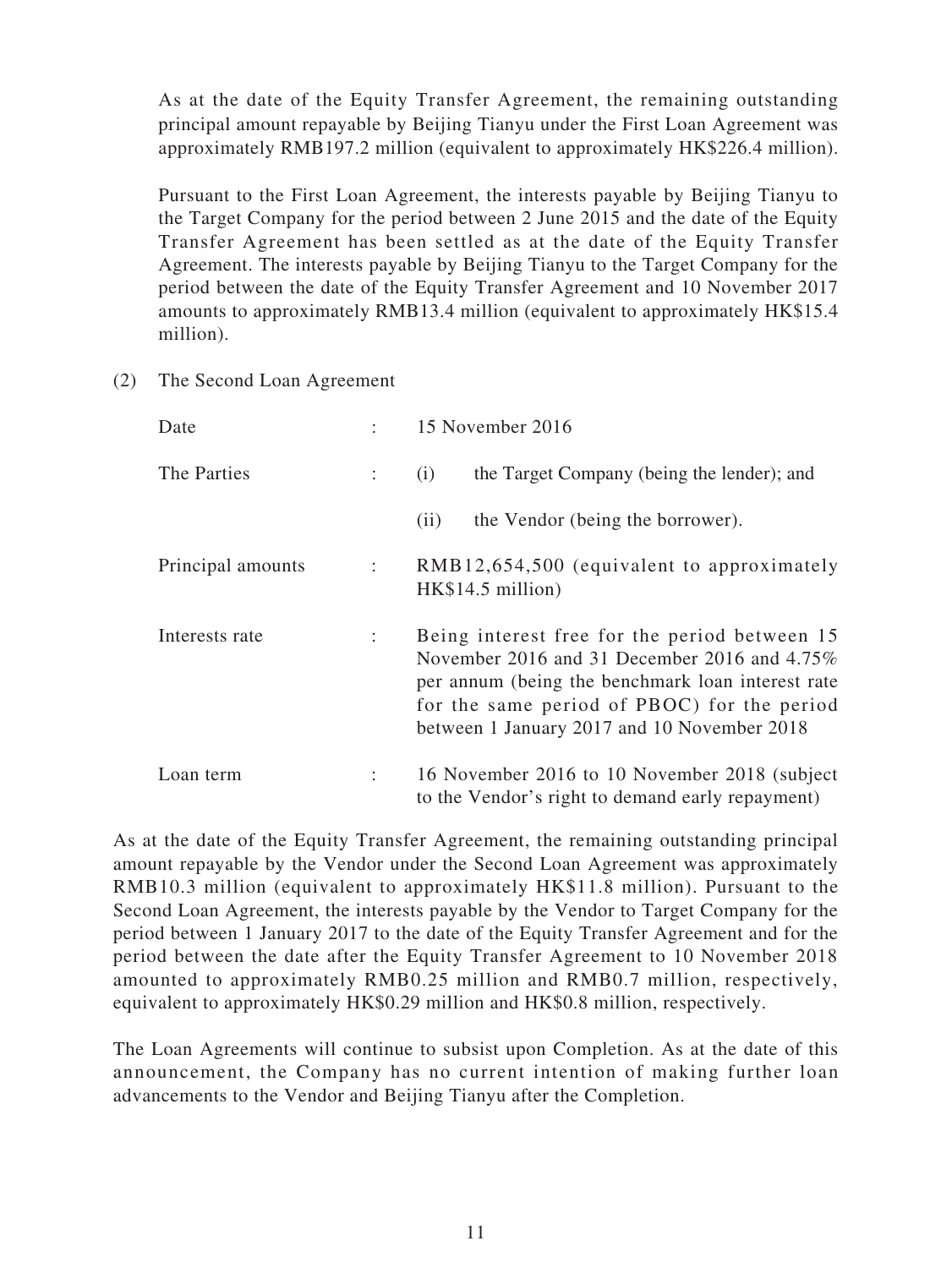#### **Reasons for the Subsistence of the Loan Advancements**

The entering of the First Loan Agreement on 2 June 2015 and the Second Loan Agreement on 15 November 2016 were to provide financial support to Beijing Tianyu and the Vendor, respectively. At present, the interest rate of these Loan Agreements are 4.75% per annum in accordance with the benchmark loan interest rate of PBOC and the Directors are of the view that the Loan Advancements provide a steady income to the Target Company. Furthermore, pursuant to the terms of the Equity Transfer Agreement, the Loan Advancements will be used to offset the consideration payable by the Purchaser in respect of the Acquisition, and Ms. Rong has guaranteed the repayment obligations of the Vendor under the Second Loan Agreements in respect of the remaining outstanding amounts repayable by the Vender after offsetting the consideration for the Acquisition.

In view of the above, the Directors (excluding the independent non-executive Directors who will express their views after having considered the advice of the Independent Financial Adviser) are of the view that the terms of the First Loan Agreement and the Second Loan Agreement are on normal commercial terms, fair and reasonable, and in the best interest of the Company and its Shareholders as a whole.

#### **Annual caps of the Loan Agreements**

The table below sets forth the details of the estimated outstanding Loan Advancements for the periods or dates indicated.

|                                | As at               | As at                             |
|--------------------------------|---------------------|-----------------------------------|
|                                |                     | 31 December 2017 10 November 2018 |
|                                | <b>RMB'000</b>      | <b>RMB'000</b>                    |
| Outstanding amount of the Loan |                     |                                   |
| Advancements:                  |                     |                                   |
| - Beijing Tianyu               | 197,154             | 197,154                           |
| - Vendor                       | 10,326              | 10,326                            |
|                                |                     | For the year ending               |
|                                |                     | 31 December                       |
|                                | 2017                |                                   |
|                                | (from the date      |                                   |
|                                | of the Equity       | 2018                              |
|                                | <b>Transfer</b>     | (from 1 January                   |
|                                | <b>Agreement</b> to | 2018 to                           |
|                                | 31 December         | <b>10 November</b>                |
|                                | 2017)               | 2018)                             |
|                                | <b>RMB'000</b>      | <b>RMB'000</b>                    |
| Interest income accrued:       |                     |                                   |
| - Beijing Tianyu               | 5,491               | 14,067                            |
| - Vendor                       | 511                 | 961                               |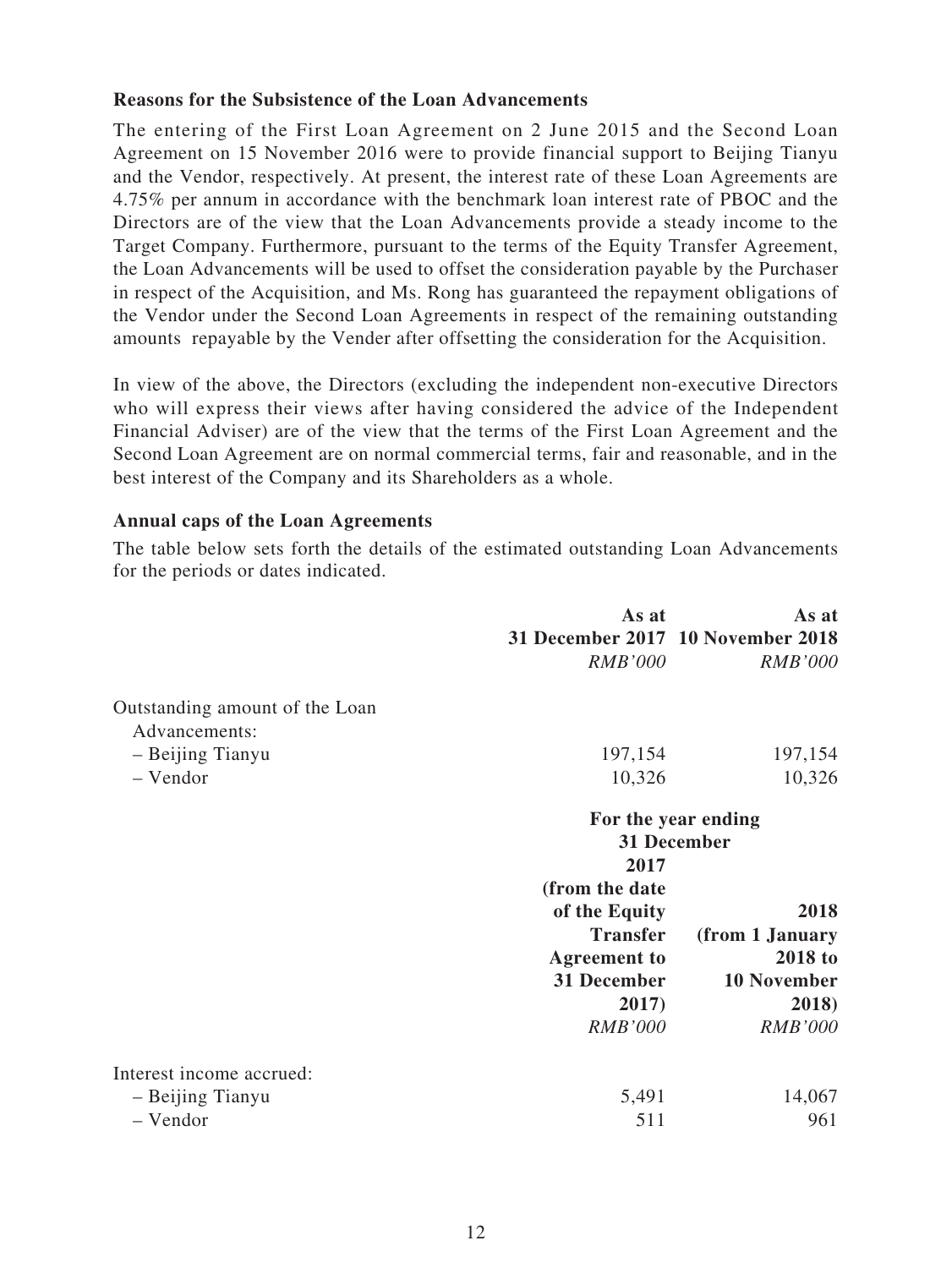The annual caps of the Loan Agreements represent the aggregation of (i) the outstanding principal amounts extended from; and (ii) the estimated loan interests receivable by, the Target Company under the relevant Loan Agreements, assuming the benchmark loan interest rate having increased by 5% after the date of the Equity Transfer Agreement. The table below sets forth the annual caps of the Loan Agreements for the years ending 31 December 2017 and 2018:

|             | For the year ending  |                             |
|-------------|----------------------|-----------------------------|
|             | 31 December          |                             |
|             | 2017                 |                             |
|             | (from the date       |                             |
|             | of the Equity        | 2018                        |
|             | <b>Transfer</b>      | (from 1 January             |
|             | <b>Agreement</b> to  | <b>2018 to</b>              |
|             | 31 December<br>2017) | <b>10 November</b><br>2018) |
|             |                      |                             |
|             | <b>RMB'000</b>       | <b>RMB'000</b>              |
| Annual caps | 213,482              | 222,508                     |

## **Internal control procedures**

As at the date of this announcement, the Company has no current intention of making further loan advancements to Beijing Tianyu and the Vendor. The Board has designated the chief financial officer of the Group to monitor the fluctuations of the benchmark loan interest rate of the PBOC and the financial status of the Vendor on its ability to repay the remaining outstanding amount under the Second Loan Agreement by obtaining from the Vendor of its monthly management accounts. In the event that there are indications showing the Vendor may not have the financial ability to repay the Loan Advancements, the Group's chief financial officer will immediately notify the Board and Ms. Rong. Pursuant to the terms of the Equity Transfer Agreement, Ms. Rong has agreed to guarantee the repayment obligations of the Vendor under the Second Loan Agreement.

## **Listing Rules implications**

As aforesaid, the Vendor and Beijing Tianyu are associates of Ms. Rong and Mr. Ni and hence each a connected person of the Company for the purpose of the Listing Rules. Upon Completion, the Target Company will become an indirect non-wholly owned subsidiary of the Company. Accordingly, the Loan Advancements will constitute continuing connected transactions for the Company under Chapter 14A of the Listing Rules upon Completion.

As one or more of the applicable percentage ratios (as defined in the Listing Rules) in respect of the annual caps of the Loan Advancements exceed 5%, the Loan Advancements are subject to the reporting, announcement, circular and Independent Shareholders' approval requirements under the Listing Rules.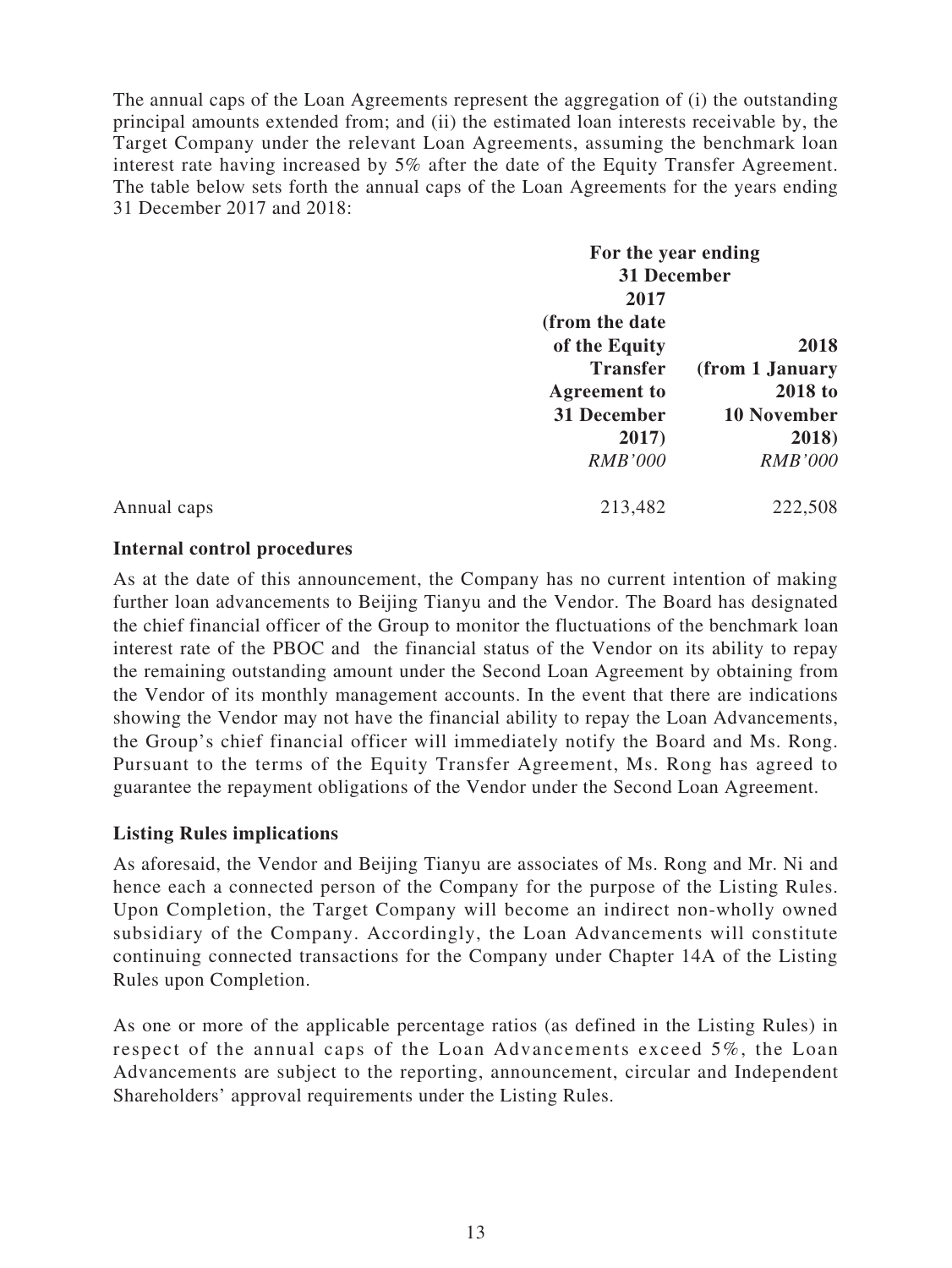## **INFORMATION ABOUT THE GROUP, THE PURCHASER, THE VENDOR AND BEIJING TIANYU**

The Company is an investment holding company. The Group is one of the leading ODM smartphone suppliers in the PRC targeting overseas markets and principally engaged in (i) the developing, designing, production managing and selling of mobile telecommunications devices; (ii) the sale of mobile telecommunications related components and accessories; (iii) the provision of technical knowhow; and (iv) other add-on services relating to mobile telecommunications devices.

The Purchaser is a company established in the PRC with limited liability and an indirect wholly-owned subsidiary of the Company. The Purchaser is the principal operating subsidiary of the Company.

The Vendor is a company established in the PRC with limited liability and is a service provider for the supply of mobile equipment and other general electronic products.

Beijing Tianyu is a company established in the PRC with limited liability and is principally engaged in the developing, designing, production managing and selling of mobile telecommunications devices and its related components and accessories targeting the PRC market.

## **GENERAL**

An EGM will be convened and held for the Independent Shareholders to consider and, if thought fit, approve the Acquisition and the Continuing Connected Transactions. As Ms. Rong and Mr. Ni are considered to be interested in the Acquisition and the Continuing Connected Transactions, Ms. Rong and Mr. Ni and their respective associates shall abstain from voting on the proposed resolutions to approve the Acquisition and the Continuing Connected Transactions at the EGM. Save for the aforesaid and to the best of the Directors' knowledge, information and belief, having made all reasonable enquiries, no other Shareholder is involved or interested in the Acquisition and the Continuing Connected Transactions and is required to abstain from voting at the EGM.

The Independent Board Committee, comprising all the independent non-executive Directors, has been formed to advise the Independent Shareholders on the Acquisition and the Continuing Connected Transactions. None of the members of the Independent Board Committee is involved or interested in the Acquisition and the Continuing Connected Transactions.

A circular of the Company containing, among other things, (i) further details about the Acquisition and the Continuing Connected Transactions; (ii) the recommendations of the Independent Board Committee in relation to the Acquisition and the Continuing Connected Transactions; (iii) a letter of advice from the Independent Financial Adviser to the Independent Board Committee and the Independent Shareholders in relation to the Acquisition and the Continuing Connected Transactions; (iv) a notice of EGM; and (v) other information required under the Listing Rules, will be despatched to the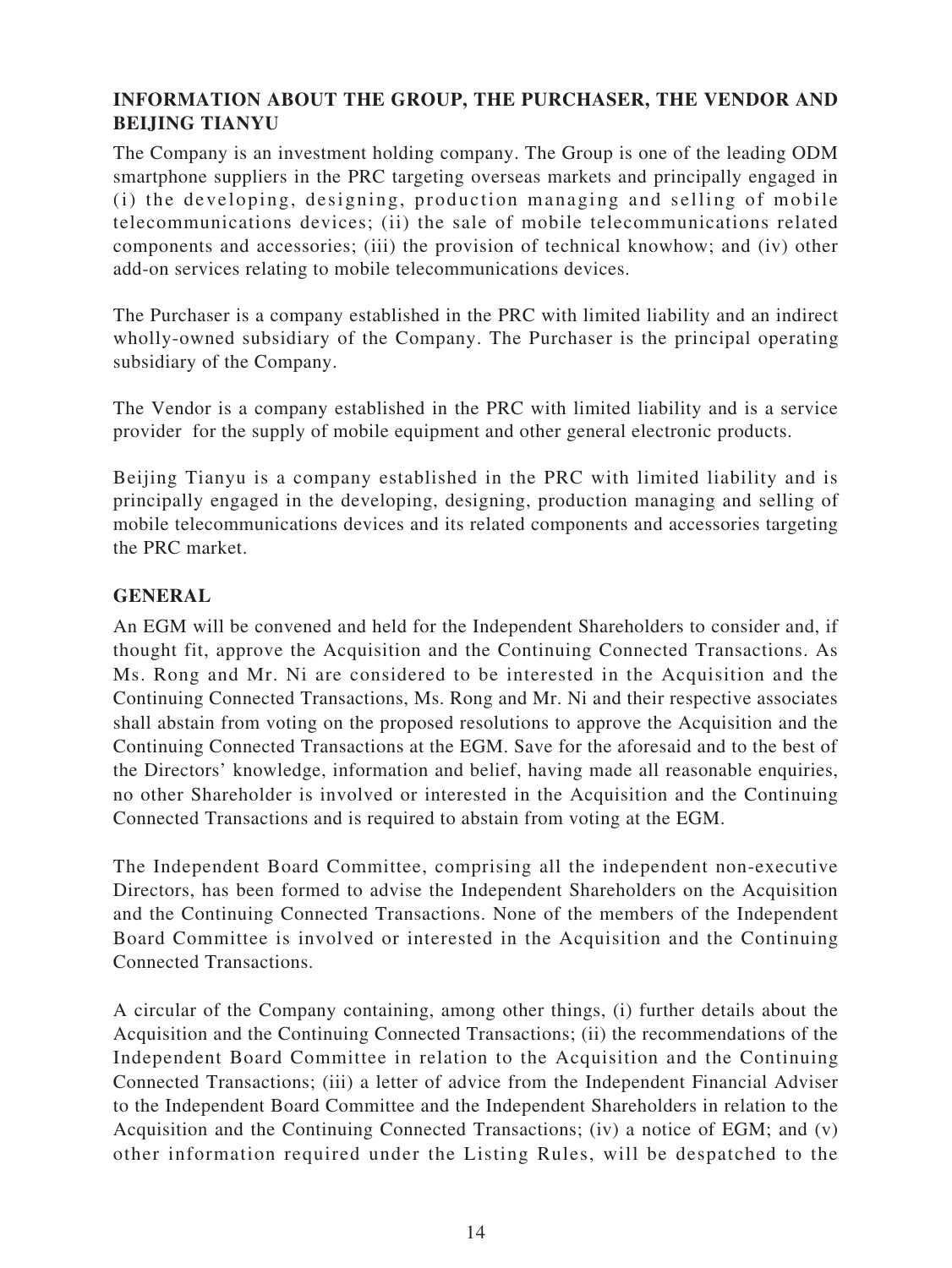Shareholders in accordance with the Listing Rules. The circular is expected to be despatched by the Company to the Shareholders on or before 30 June 2017. In the event that the Company is not able to despatch the circular on or before such date due to the time required to prepare the relevant information to be included in the circular under the Listing Rules, the Company will make a further announcement on the expected delay in despatch of the circular in due course.

**Completion of the Acquisition is subject to the fulfilment or waiver of the conditions precedent as set forth under the paragraph headed "Conditions precedent to the Acquisition" in this announcement. Accordingly, the Acquisition may or may not proceed to Completion. Shareholders and potential investors of the Company should exercise caution when they are dealing in the Shares of the Company.**

#### **DEFINITIONS**

In this announcement, the following expressions have the meanings set out below unless the context otherwise requires.

| "Acquisition"     | the acquisition of the Sale Interest by the Purchaser<br>from the Vendor pursuant to the Equity Transfer<br>Agreement                                                                                                                  |
|-------------------|----------------------------------------------------------------------------------------------------------------------------------------------------------------------------------------------------------------------------------------|
| "associate(s)"    | has the meaning ascribed to it under the Listing Rules                                                                                                                                                                                 |
| "Beijing Tianyu"  | 北京天宇朗通通信股份有限公司 (Beijing Tianyu<br>Communication Equipment Co. Ltd.*), a joint stock<br>limited liability company established in the PRC and<br>owned as to 90% by Ms. Rong and 10% by Mr. Ni, and<br>a connected person of the Company |
| "Board"           | the board of Directors                                                                                                                                                                                                                 |
| "Business Day(s)" | a day on which commercial banks in the PRC are open<br>for business                                                                                                                                                                    |
| "Company"         | Vital Mobile Holdings Limited, a company<br>incorporated in Cayman Islands with limited liability,<br>the issued Shares of which are listed on the Main Board<br>of the Stock Exchange                                                 |
| "Completion"      | completion of the Acquisition                                                                                                                                                                                                          |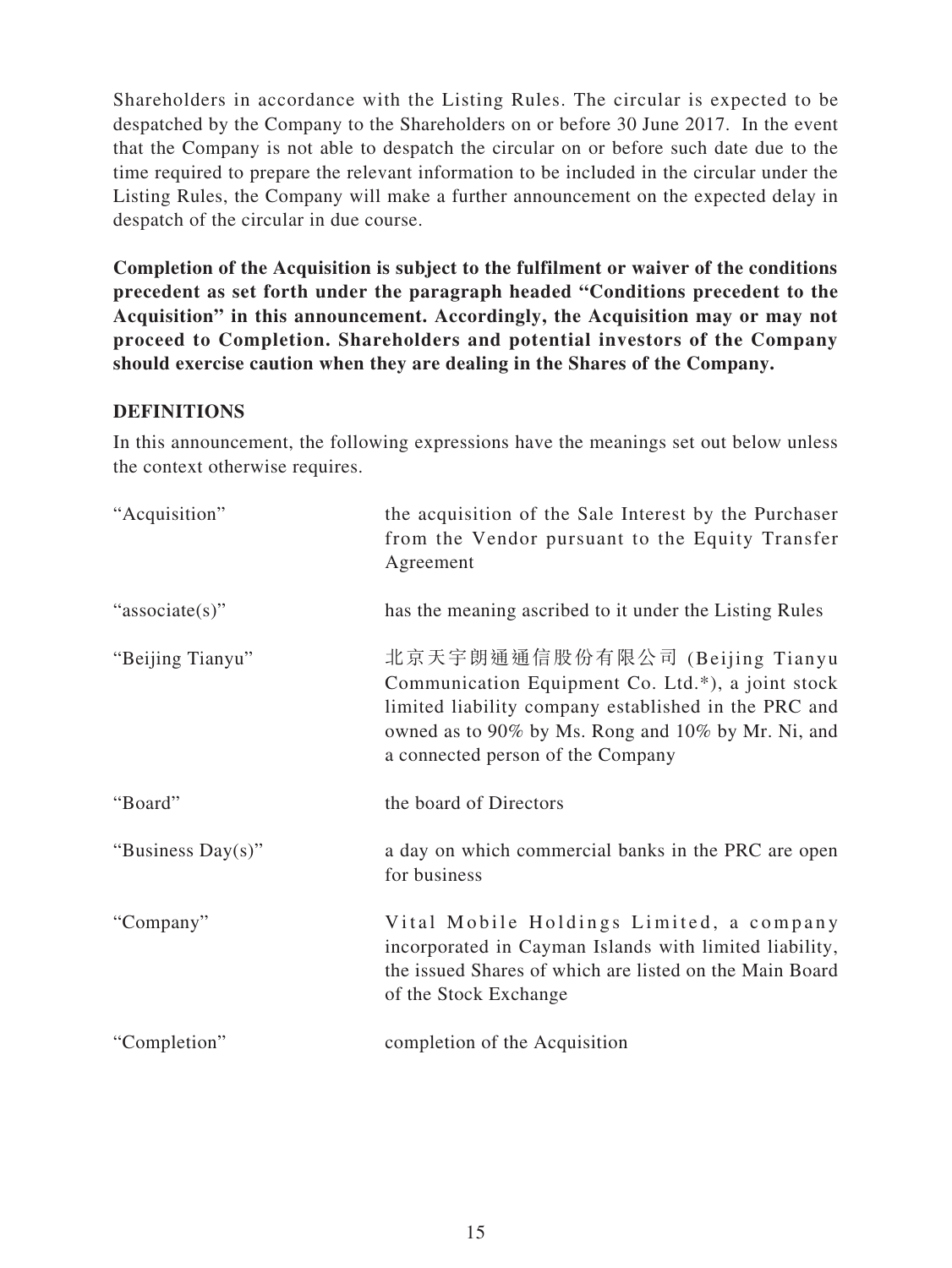| "Completion Date"                      | within seven (7) Business Day from the satisfaction or<br>waiver of all relevant conditions precedent in the<br>Equity Transfer Agreement, or such other date as<br>agreed by the parties to the Equity Transfer Agreement<br>in writing                  |
|----------------------------------------|-----------------------------------------------------------------------------------------------------------------------------------------------------------------------------------------------------------------------------------------------------------|
| "connected person(s)"                  | has the meaning ascribed to it under the Listing Rules                                                                                                                                                                                                    |
| "Continuing Connected<br>Transactions" | the continuing connected transactions as contemplated<br>under the Loan Agreements                                                                                                                                                                        |
| "controlling shareholder(s)"           | has the meaning ascribed to it under the Listing Rules                                                                                                                                                                                                    |
| "Director(s)"                          | the director(s) of the Company                                                                                                                                                                                                                            |
| "EGM"                                  | the extraordinary general meeting to be convened by<br>the Company for the purpose of considering and, if<br>thought fit, approve the Acquisition and the Continuing<br><b>Connected Transactions</b>                                                     |
| "Equity Transfer Agreement"            | the equity transfer agreement dated 14 June 2017 and<br>entered into among the Purchaser, the Vendor,<br>Ms. Rong, Beijing Tianyu and the Target Company in<br>respect of the Acquisition                                                                 |
| "First Loan Agreement"                 | the loan agreement dated 2 June 2015 in respect of the<br>advancement of RMB200 million (equivalent to<br>approximately HK\$229.7 million) from the Target<br>Company to Beijing Tianyu                                                                   |
| "Group"                                | the Company and its subsidiaries                                                                                                                                                                                                                          |
| "Henan Tianzhichuang"                  | 河南天之創通信科技有限公司 (Henan Tianzhichuang<br>Communication Technology Company Limited*), a<br>limited liability company established in the PRC and<br>wholly owned by Beijing Tianyu                                                                             |
| "HK\$"                                 | Hong Kong dollars, the lawful currency of Hong Kong                                                                                                                                                                                                       |
| "Independent Board<br>Committee"       | an independent committee of the Board, comprising all<br>the independent non-executive Directors, formed for<br>the purpose of advising the Independent Shareholders<br>in respect of the Acquisition and the Continuing<br><b>Connected Transactions</b> |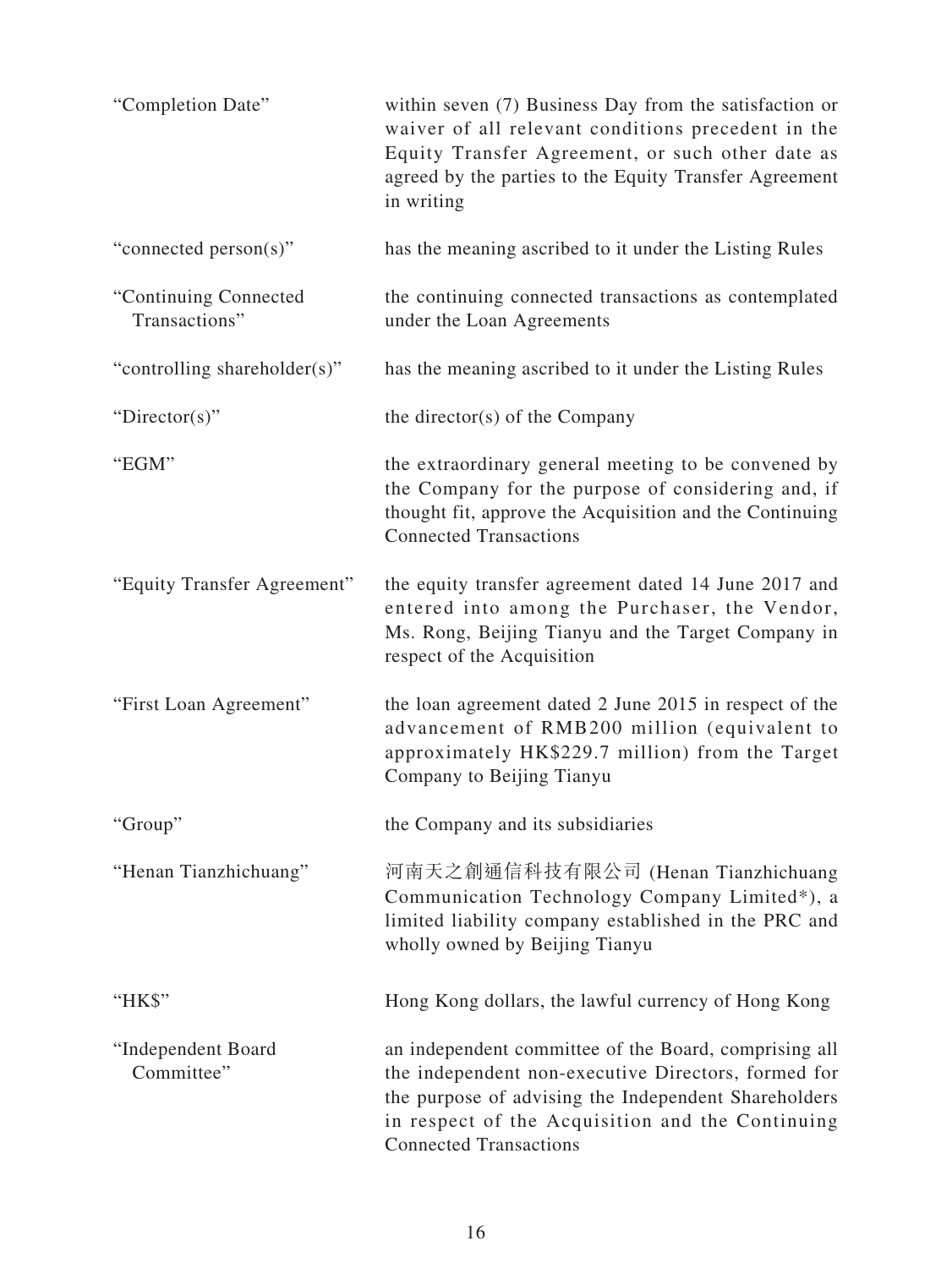| "Independent Financial<br>Adviser" | Euto Capital Partners Limited, a corporation licensed<br>to carry out type 6 (advising on corporate finance)<br>regulated activities under the Securities and Futures<br>Ordinance (Chapter 571 of the Laws of Hong Kong),<br>being the independent financial adviser appointed to<br>advise the Independent Board Committee and<br>Independent Shareholders in respect of the Acquisition<br>and the Continuing Connected Transactions |
|------------------------------------|-----------------------------------------------------------------------------------------------------------------------------------------------------------------------------------------------------------------------------------------------------------------------------------------------------------------------------------------------------------------------------------------------------------------------------------------|
| "Independent Third Party(ies)"     | an individual(s) or a company(ies) who or which is/are<br>not connected (within the meaning of the Listing Rules)<br>with Directors, chief executive or substantial<br>shareholders (within the meaning of the Listing Rules)<br>of the Company, its subsidiaries or any of their<br>respective associates                                                                                                                              |
| "Independent Shareholders"         | Shareholders who are not interested or involved in the<br>Acquisition and the Continuing Connected<br>Transactions                                                                                                                                                                                                                                                                                                                      |
| "Listing Rules"                    | the Rules Governing the Listing of Securities on the<br><b>Stock Exchange</b>                                                                                                                                                                                                                                                                                                                                                           |
| "Loan Advancements"                | the loan advancements from the Target Company in the<br>aggregated sum of RMB200.0 million and<br>approximately RMB12.65 million to Beijing Tianyu<br>and the Vendor, respectively, pursuant to the Loan<br>Agreements                                                                                                                                                                                                                  |
| "Loan Agreements"                  | the First Loan Agreement and the Second Loan<br>Agreement                                                                                                                                                                                                                                                                                                                                                                               |
| "Long Stop Date"                   | 14 September 2017                                                                                                                                                                                                                                                                                                                                                                                                                       |
| "Mr. Ni"                           | Mr. Ni Gang, the spouse of Ms. Rong and a controlling<br>shareholder of the Company                                                                                                                                                                                                                                                                                                                                                     |
| "Ms. Rong"                         | Ms. Rong Xiuli, the spouse of Mr. Ni, the chairperson<br>of the Board, an executive Director and a controlling<br>shareholder of the Company                                                                                                                                                                                                                                                                                            |
| "PBOC"                             | People's Bank of China                                                                                                                                                                                                                                                                                                                                                                                                                  |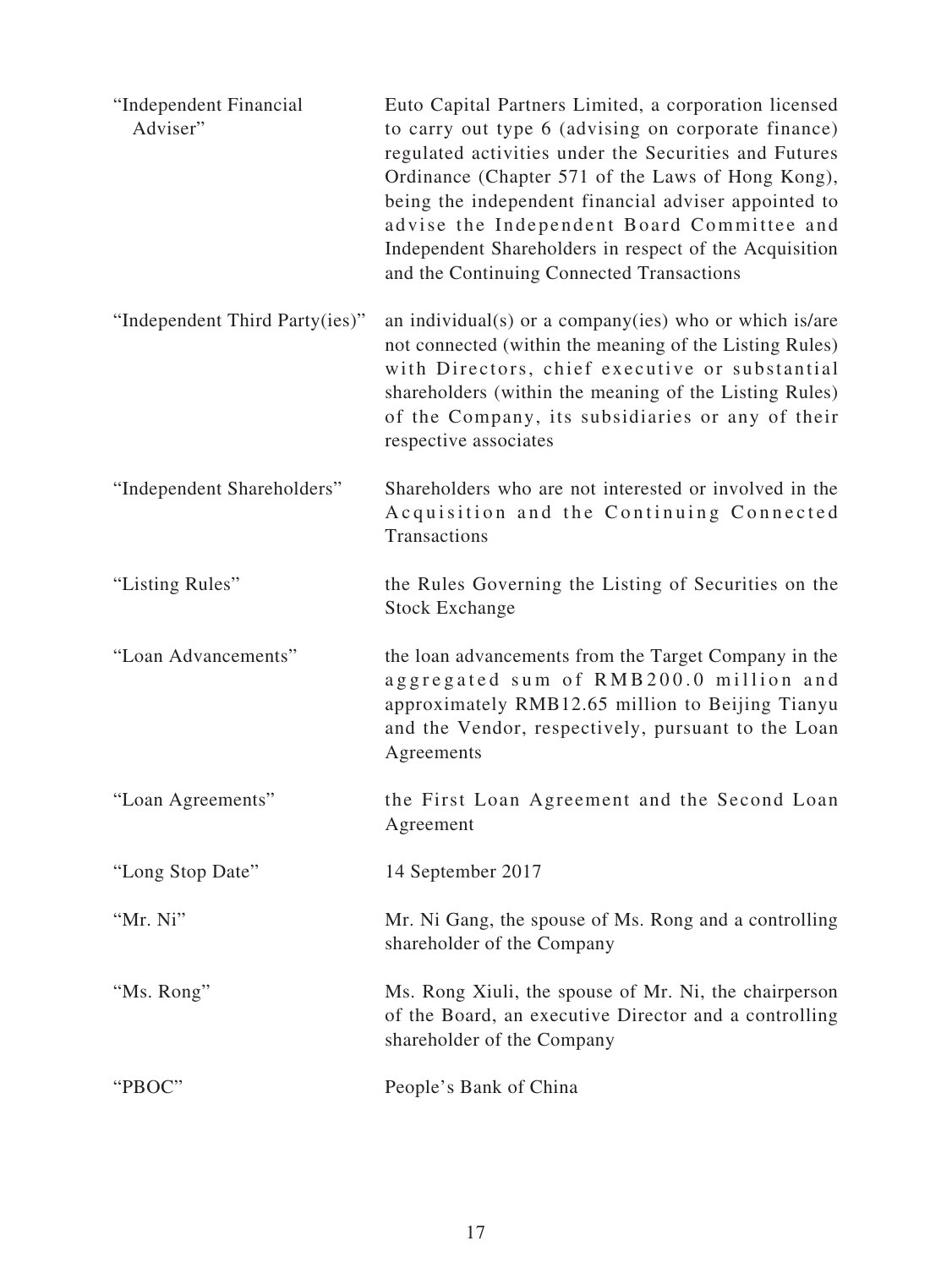| "PRC"                   | the People's Republic of China, which for the purpose<br>of this announcement, excludes Hong Kong, Macau<br>and Taiwan                                                                                                                                                                   |
|-------------------------|------------------------------------------------------------------------------------------------------------------------------------------------------------------------------------------------------------------------------------------------------------------------------------------|
| "Purchaser"             | 北京百納威爾無線通信設備有限公司 (Beijing<br>Benywave Wireless Communication Co. Ltd.*), a<br>wholly foreign-owned enterprise established in the<br>PRC and the operating subsidiary of the Company                                                                                                      |
| "RMB"                   | Renminbi, the lawful currency of the PRC                                                                                                                                                                                                                                                 |
| "ODM"                   | acronym for original design manufacturer, a business<br>model that designs and manufactures a product which<br>is specified and eventually branded by another<br>company for sale                                                                                                        |
| "Sale Interest"         | 70% equity interest in the Target Company, which is<br>held by the Vendor as at the date of this announcement                                                                                                                                                                            |
| "Second Loan Agreement" | the loan agreement dated 15 November 2016 in respect<br>of the advancement of RMB12,654,500 (equivalent to<br>approximately HK\$14.5 million) from the Target<br>Company to the Vendor                                                                                                   |
| "Share $(s)$ "          | the share(s) of the Company                                                                                                                                                                                                                                                              |
| "Shareholder(s)"        | the holder(s) of the $Share(s)$                                                                                                                                                                                                                                                          |
| "Stock Exchange"        | The Stock Exchange of Hong Kong Limited                                                                                                                                                                                                                                                  |
| "Target Company"        | 河南科泰樂訊通訊設備產業基地有限公司 (Henan<br>Ketai Lexun Communication Equipment Industry Base<br>Company Limited*), a company established under the<br>laws of the PRC with limited liability and owned as to<br>90% by the Vendor and 10% by Zhengzhou Xinggang<br>as at the date of this announcement |
| "Vendor"                | 科泰樂訊 (北京) 通訊設備有限公司 (Ketai Lexun<br>(Beijing) Communication Equipment Company<br>Limited*), a company established in the PRC and a<br>wholly owned subsidiary of Beijing Tianyu, which is in<br>turn owned as to 90% by Ms. Rong and 10% by Mr. Ni                                        |